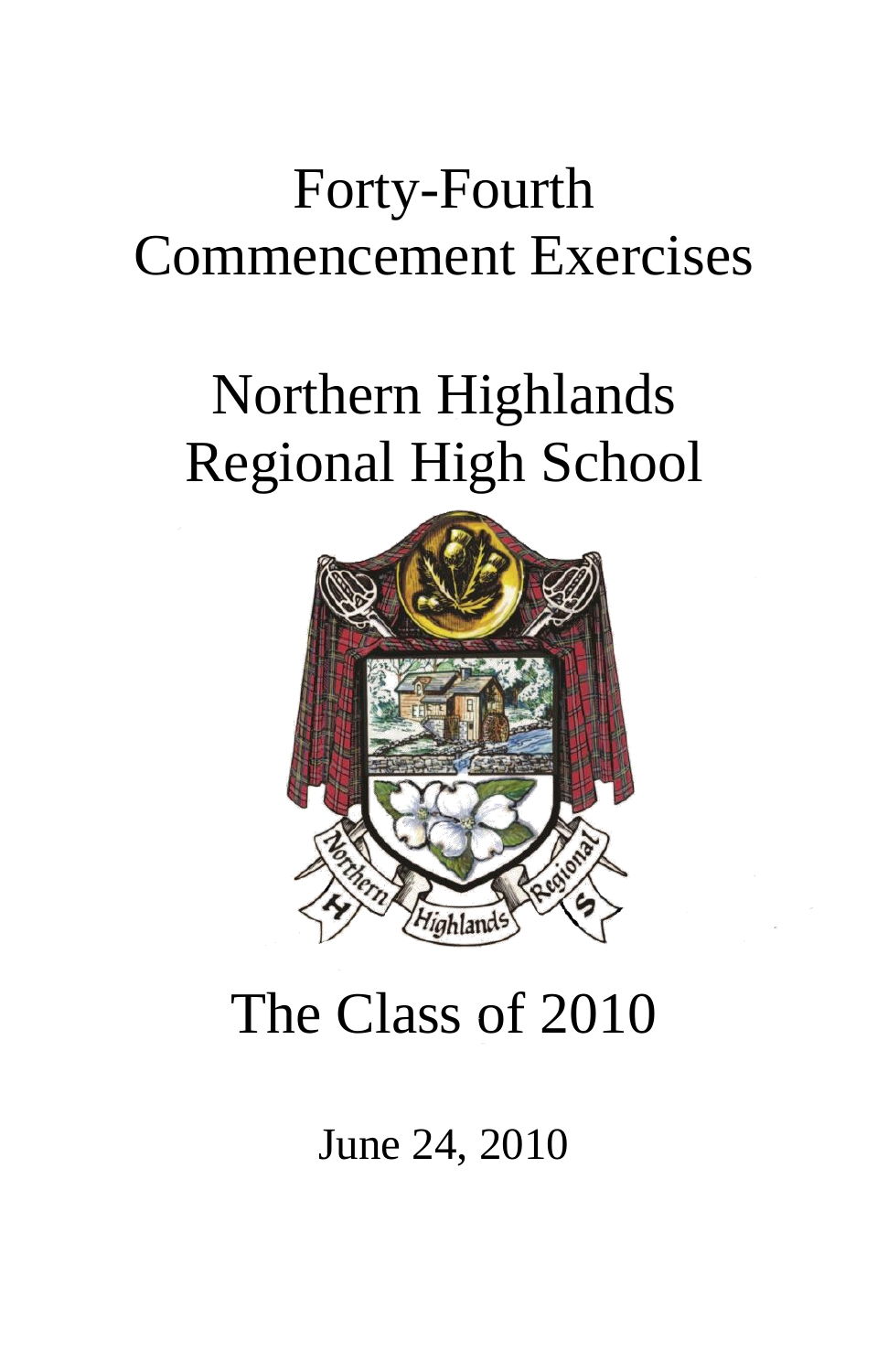| Prelude  Selections by the Symphonic Band/Wind Ensemble                                                                                                   |
|-----------------------------------------------------------------------------------------------------------------------------------------------------------|
| Processional  Pomp and Circumstance #1<br>Symphonic Band/Wind Ensemble                                                                                    |
| Star Spangled Banner Highlands Voices/Belles Seniors                                                                                                      |
| Be True To Your School  Thomas Amarante, Michael Coffel<br>William McEntee, Ryan O'Keefe                                                                  |
| Welcome Jaclyn Lefkowitz, Class President                                                                                                                 |
|                                                                                                                                                           |
|                                                                                                                                                           |
| Presentation of Awards  Joseph J. Occhino, Principal                                                                                                      |
|                                                                                                                                                           |
|                                                                                                                                                           |
|                                                                                                                                                           |
| Presentation of the Class of 2010 John J. Keenan,<br>Superintendent                                                                                       |
| Awarding of Diplomas  Barbara Garand, Board President<br>and Board of Education Members                                                                   |
|                                                                                                                                                           |
| Recessional  The Olympic Spirit-Symphonic Band/Wind<br>Ensemble                                                                                           |
| Class Advisors: Jennifer Monahan and Jessica Verdicchio<br><b>Band Director: Theodora Sotiropoulos</b><br>Choir Directors: Thomas Paster and Eugene Ryman |

# **Bagpiper: Douglas Mayone, Class of 2004**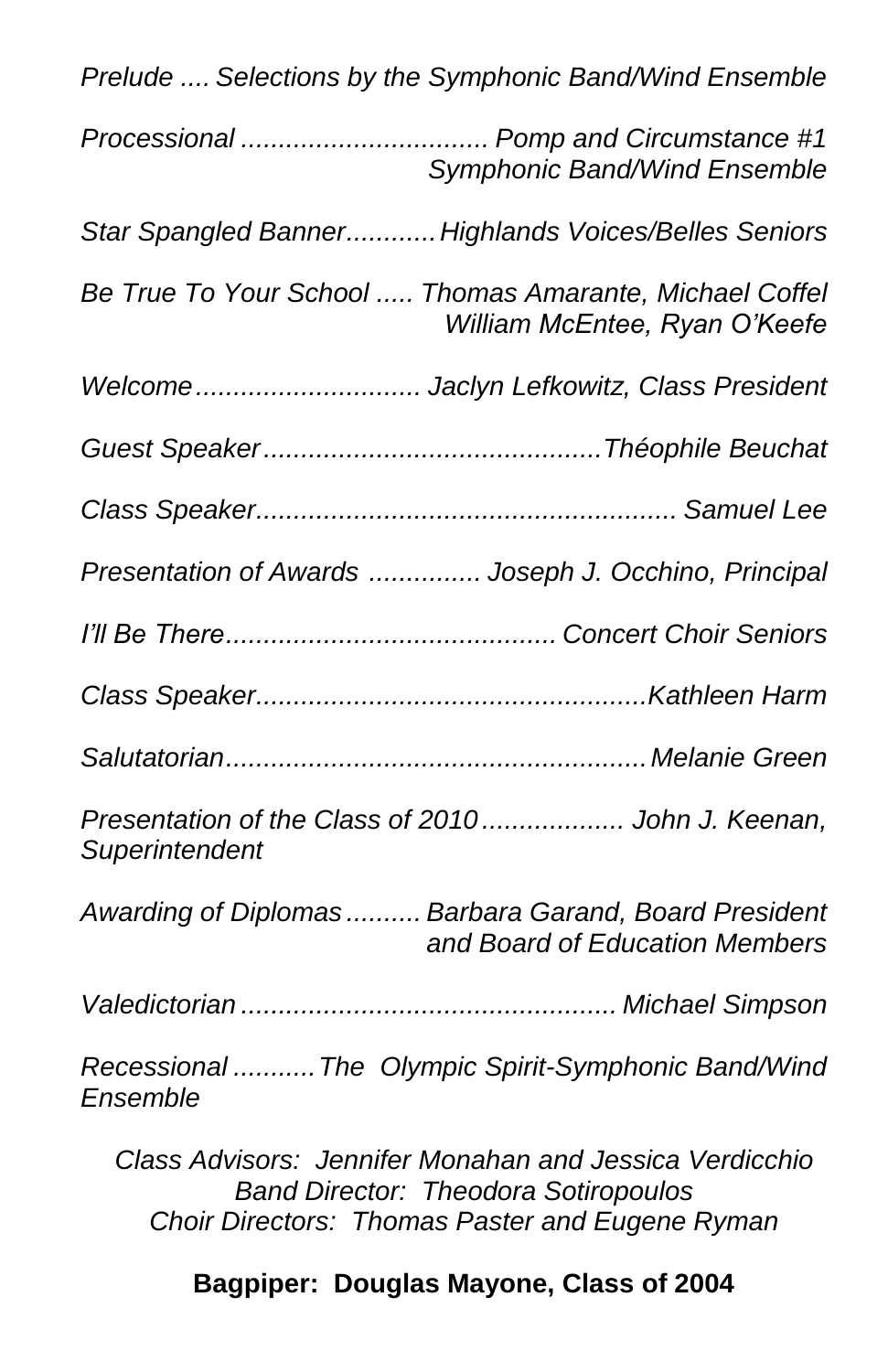# **Candidates for Graduation**

Daniel J. Ahdout Monisha Sonia Ahluwalia Amy J. Albert Maureen Therese Alvarez Tara Marie Alvarez \* Thomas Martin Amarante Daniel Matthew Anderson Anna Parisa Ashabi Nathaniel Gordon Atwater Matthew Vincent Aversa Niki Stella Backos Jiseop Bae \* Kyle C. Baer \* Ashley Susan Baglino Caroline Young Baratz \* Zachary B. Bascio Matiss Batarags Jacob Sugar Becker \* Tierney-Anne Nolan Benvenuto Nicole Marie Berardo Théophile Beuchat Brendon M. Bigley Mackenzie Charles Blaikie Amanda Jean Blake Emma Paige Bonan \* Brandon Nicholas Bovino Claudia Kihm Boyajian Shaun Michael Bradley Connor Daniel Brady \* Lisa Anne Braun Sarah Therese Braun Connor Michael Brightly Shannon Christine Brophy

Daniel Bennett Browne Rachel Lee Butler Lauren Marie Cagney Samantha Rose Callahan Alexandria Michele Cantone Lee Anne Carluccio \* William Angel Castillo Brandon Joseph Celikbas Suzzy Cha Alexa Marie Chase Daniel M. Cho Hamza Shahid Chohan Yoon Kyoung Choi \* Reena Anora Chojar \* Colin James Coates Glenn Edward Cocks Michael Herman Coffel Michael Andrew Colaianni Lisa Marie Cole Zachary Evan Conklin Joseph Terrence Connell Duncan Sloan Constable Tara Katelyn Corbett Alex R. Corren Kelsie Veronica Corriston \* Michele Frances Corriston \* Olivia Coster Anne Elizabeth Crabill \* Thomas James Dalo Emily Hope Davidowitz \* Macgill B. Davis Christie Dawli Evan R. de la Cruz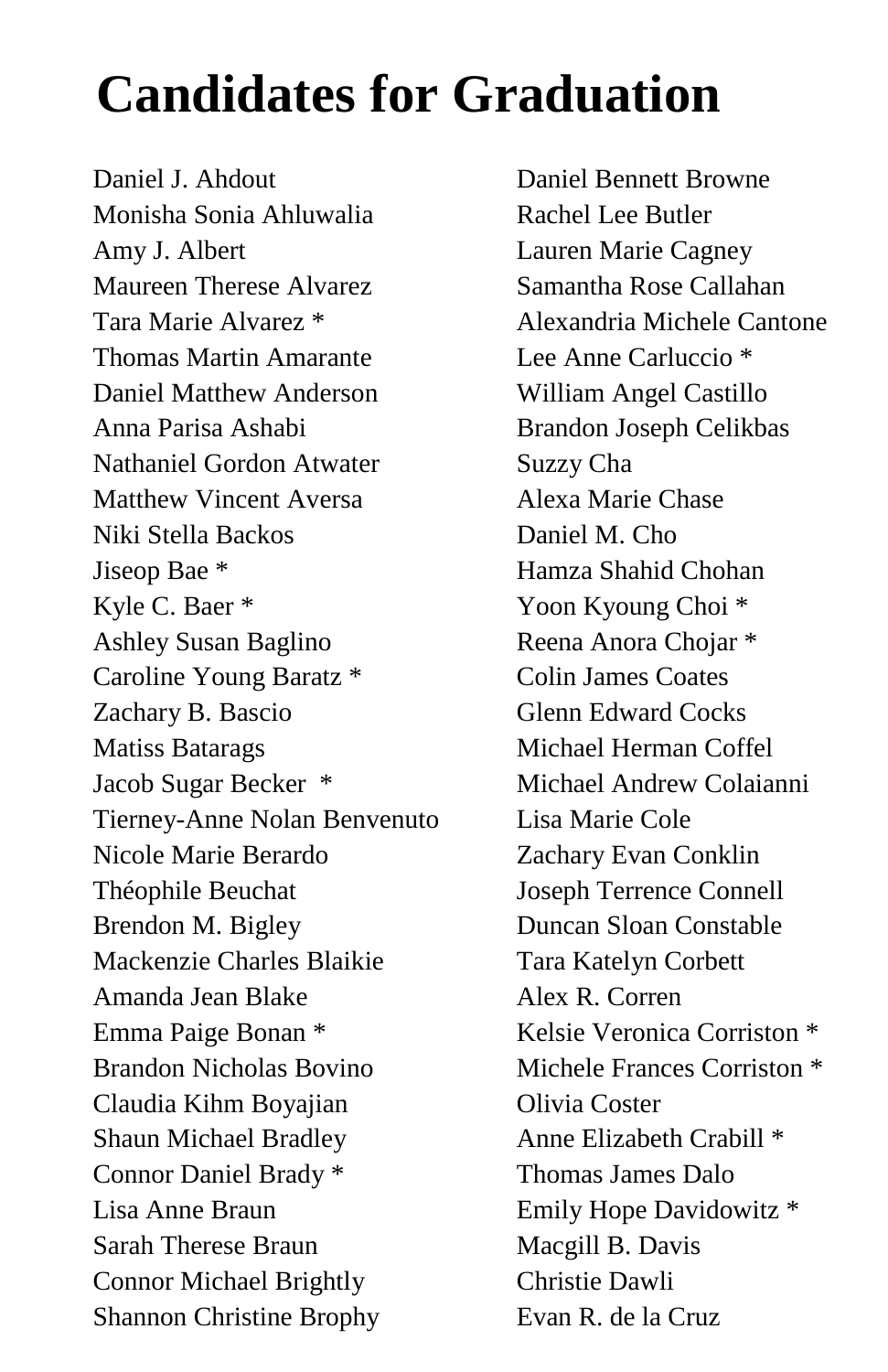Matthew Bryant DeCesare Andrew George Demoleas Robert Scott Depietri Caleb Anthony Devine Katherine Marie DiBella Sarah Maria DiPasquale Andrew James Dolan Laura Jeanne Dombroski Kaitlyn Eileen Dormer \* Meghan Anne Dripchak Ian Bradbury Dulmage \* William Dunker Patrick Bourne Erstling Rachel Liu Evans Parisa Rose Fardanesh Lukas Clayton Favale \* Christopher Robert Feury Thomas Joseph Ficca Ashley Elizabeth Flagg \* Tyler William Flaherty Chelsea Caroline Flynn Ashley Christina Flynne Alejandra Maria Fonseca Harrison John Foster Daniel S. Freidman Deana Frenklakh Connor B. Funsch \* Joseph Anthony Gandolfo \* Alyxandra R. Gant Heather Garbutt Robert Paul Garrett \* Jamie Parker Gebhardt \* Paul M. Getto Lauren Denise Glasheen Melanie Molly Gottshall

Michele E. Granger Deborah Ann Gravina Melanie Liza Green \* Jeffrey M. Grey Jennifer L. Griffith James Joseph Groome III Anastasia Grottola Ronald Scott Guerra David T. Haliczer Elizabeth Grace Hamilton \* Amos Han \* Ayah Lemira Harfouch Kathleen C. Harm \* Kristin Heaney Stephanie Heath Alanna Rose Heitman Emily Rose Henderson Christopher George Hewitt \* Brianna Lee Heyer Eric Hirshfield \* John Daniel Hite Colin Stuart Hoag Sung Tae Hong Paige Carolyn Eteri Hook Stephanie Marie Hoyt Amy Lynne Hresko Alexandra Faye Hubelbank Alexander Gabino Huerta Samir Syed Hussaini \* Frank G. Inserra \* Jonathan Craig Jacobs Indraneel Jasti Young Hoon Caleb Jeong Krista Amanda Johnson \* Robert Lowell Kagan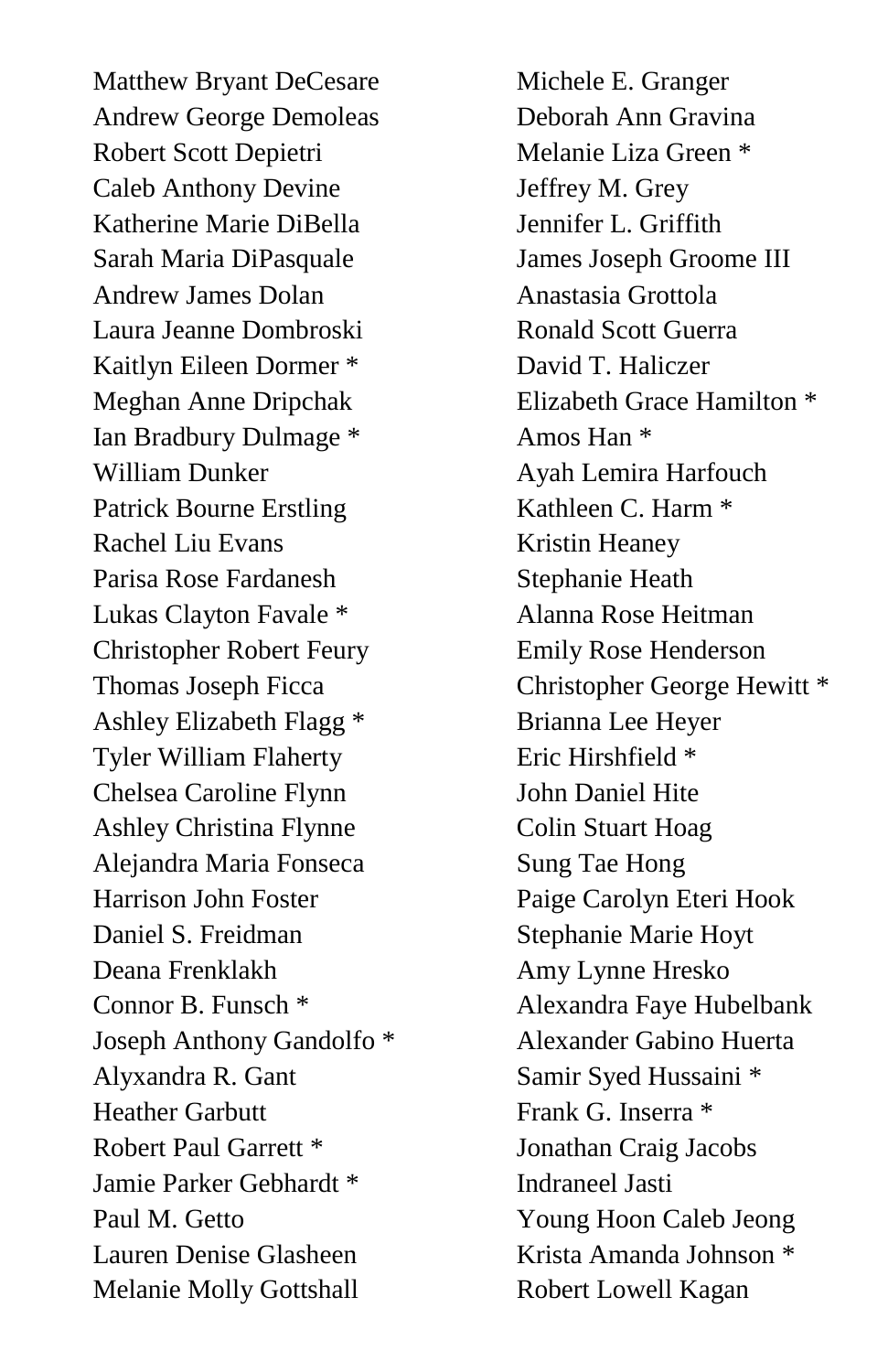Jamie Leigh Kahn Alexis Nicole Kalchbrenner Cansu Kazancioglu Alicia Christine Kelly Katelyn Ann Kelly Cody Austin Kester \* Zare Khorozian Sunjana Khubani Hanseul Kim Hye Wan Kim \* Alexandra Devon Klein Harrison Colby Klein \* Kayleigh M. Kobovitch \* Richard J. Kolb Brian Anthony Konvit James Joseph Kopfensteiner Kyle Hanson Koppel Samantha Marie Korb Anne Kosch James Early Langan Nicole Marie Larsen Nicole Marie LaSpina Mary Elizabeth LeBlancq Esther S. Lee \* Samuel Y. Lee \* Jaclyn Gayle Lefkowitz \* Edahn Lehr Tyler Stephen Leskanic Emily Michelle Librot Jeffrey Ryan Librot Olivia Christine Licata Kyle Caples Linares Zachary J. Lisella Julius Vernon Lizardo Zachary Robert Lloyd

Thomas John Lodge \* James Carlough Loeffler Joseph Michael Lomuti Sophia Bernice Lovallo Kasey S. Ma \* Dennis Ma \* Yadavan Mahendraraj \* Bridgit Caitlin Mahoney Kathleen Patricia Mahoney Jeffrey Mark Malaney Caroline Eleanor Margaret Marotta Rachel Marsanico John David Marshall Sarah Marie Masters \* Hannah Renee Mayer \* Joy Hedda McDermott \* William Jude McEntee \* Kathryn Elizabeth McGovern Brian Jason Meisner Brian Merck James Francis Merli Steven Joseph Milanesi Hannah Lauren Miller Jacob Evan Miller Alyssa Minichetti Ryan C. Mino Jeremy Mo Danielle Rue Montick \* Robert Foss Montoro Meghan Virginia Morici Christopher Marees Morriss Hillary St. Clair Mulder \* Lauren Emily Mulkay Casey Robert Murdock Victoria Morgan Nadler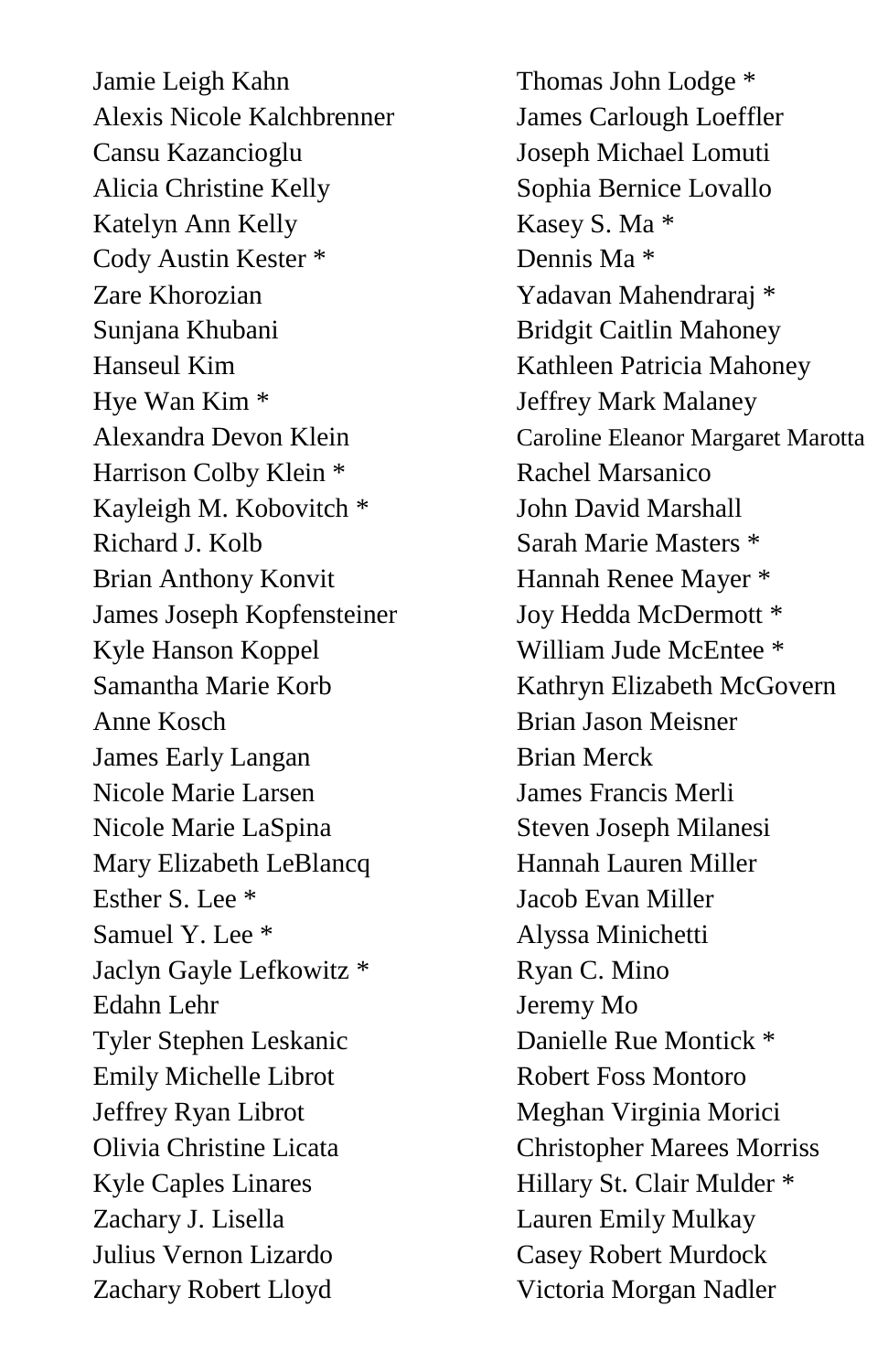Yui Nakagawa Lauren Alexandra Nasta Alexander Daniel Navarro Marina Naydenov \* Megen Amanda Cristine Nicholas Lyle Colin Nolasco \* Malcolm Andrew Norton Adrian A. Nowak Reilly John Nuckel Adam Nathan Nudelman Caroline Christine Ogden Ryan Michael O'Keefe \* Alexander Z. Onik Maria Ordonez Erica Rose Osowiecky Charles Wheeler Palella \* Cara Terese Palumbo Henry Park Jessica Sarah Parker \* Maya Elizabeth Pathak Catherine Mary Pearce Alex Michael Perez Peter Luis Perez Anthony Paul Pernice Sarah Catherine Pfund \* Ethan Charles Piltz Robert Christopher Policht Andra Brooke Portnoy \* Noah Seth Putter \* Alyse Jeanne Quiat Molly Tzila Rafaely Noelia Marie Ramirez Catherine Rene Ramirez \* Daniel Foley Rehain Emma Rose Reich

Alexandra Rebecca Ribeiro Christine Mikeala Richin Laurence Paul Joel Ridgwell Zachary Robert Riecker Perry Charles Ritota Emily Katherine Roberts Amanda Rae Rofheart Michael James Rohsler Brett Erik Rosenbluth \* Marc Alexander Rossi Sean Michael Rovito Aubrey Anne Rubino Alexander Frances Sadej Catherine Rose Salerno \* Monica Santos \* Brianna M. Sartori Renee Marie Savelli Landon T. Savino Emily Kate Schneidman Justine Marie Schnell \* Adam Jacob Schoem \* David Schulman Steven Alan Schwartz Adam Michael Schwartz \* John Zachary Seelbach Jung Won Seo Hadiya Z. Shakeel \* Kamakshi Sharma Kyle H. Sheehan Nina Anastasia Shulgach Kristy Ann Sidor \* Sara K. Simon Michael Timothy Simpson \* Megan Raye Smith Jared Benjamin Smith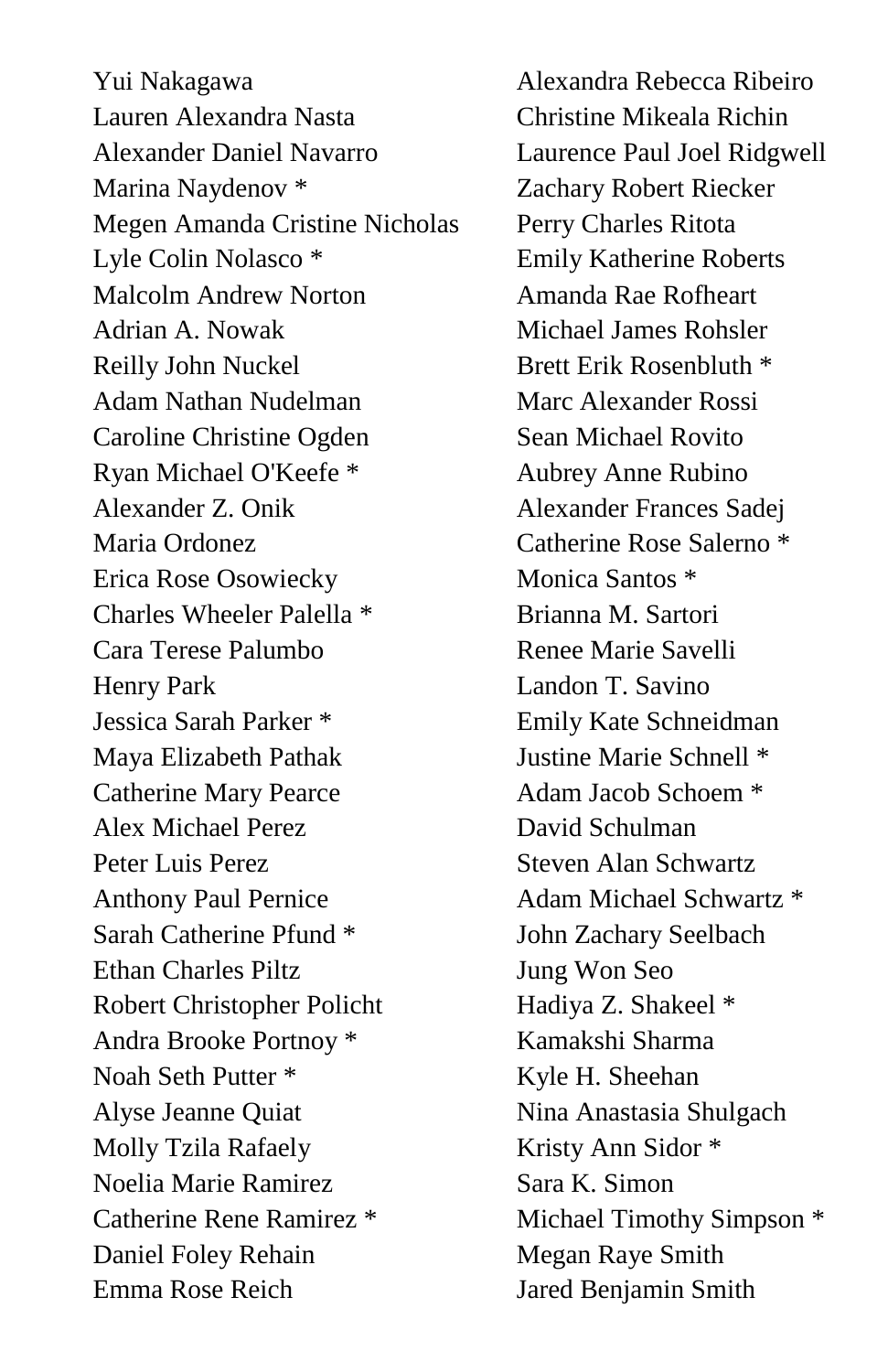Alexandra Lauren Solomon \* Alexander James Sonageri \* Caroline Allie Sonett \* Edward Y. Song Lauren Carmen Soto Sean Robert Sottolano Calvin Michael Spann Lauren Rose Spinelli Brandon Michael Stueben Jane Elizabeth Suglia \* Alec Benjamin Summers Alex G. Tamirian Jonathan Robert Tarabocchia Zachary Tarabocchia Jacqueline Nicole Taylor Anthony D. Tharayil Ainslee Adara Thompson Aleksander Chiao Turberville Shelby Bertha VanGieson Alexis Anne Ventura \* Kelsey Ann Verillo

*\* National Honor Society*

Rachel Lee Vinciguerra Brian Russell Vogel Andre Voytek Vorbrodt Malith Eksath Waharaka Nicole Alexandra Wallin Monet N.R. Walters Thomas R. Webb \* Sierra C. Wendeborn Sarah Elizabeth Wetzel Daniel T. White \* Julie Celia Wichler Alexa Nicole Widawsky \* Kristen Jean Witkowski \* Danielle Wurtzell Fira A. Yagyaev Shiori Lee Yamaguchi Daniel Yochay Eva C. Yu \* Michael Scott Zalvin Laura Lynn Zieber Erich Ernst Zinssmeister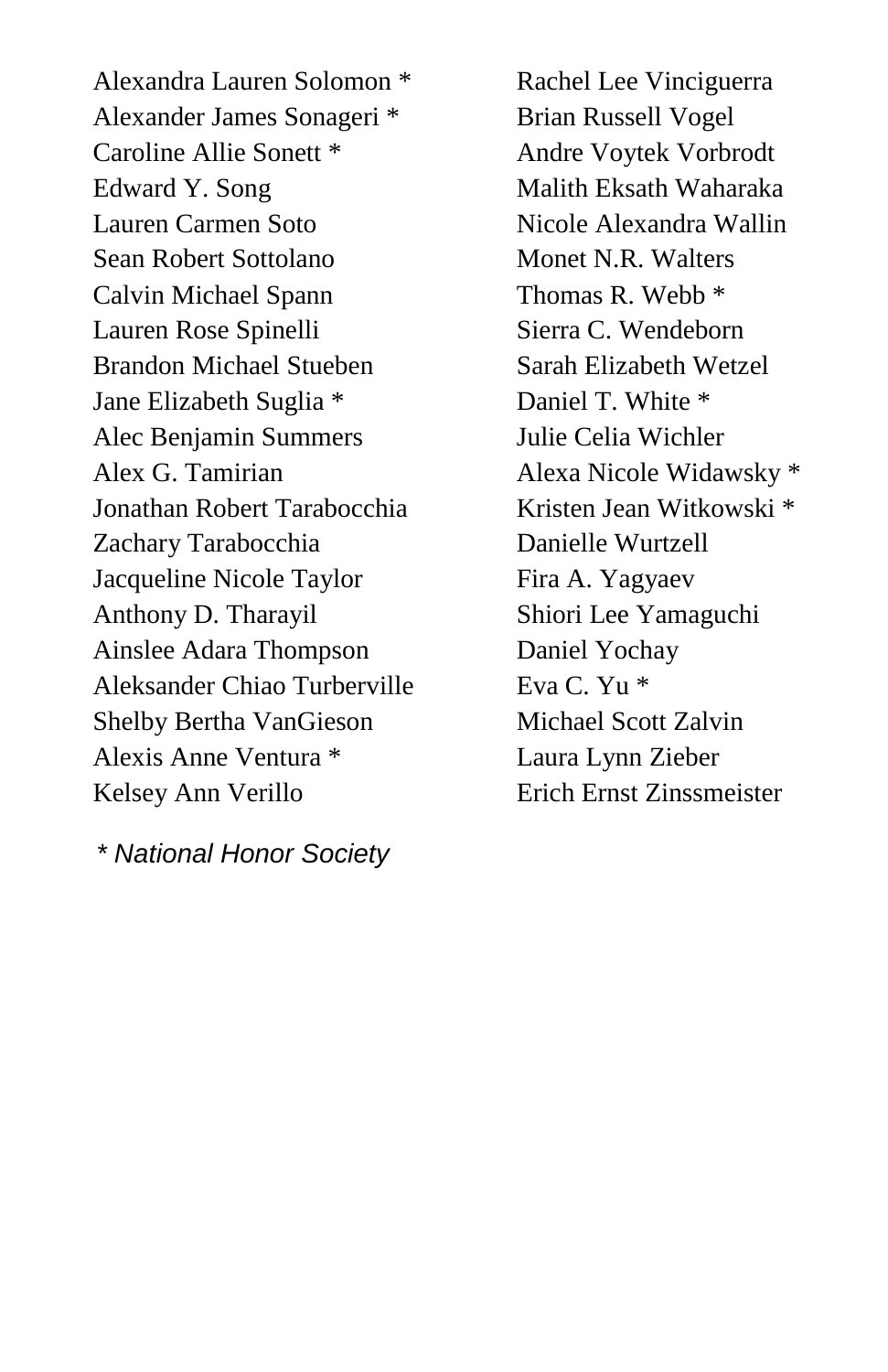# Senior Awards

# Northern Highlands Regional High School



# The Class of 2010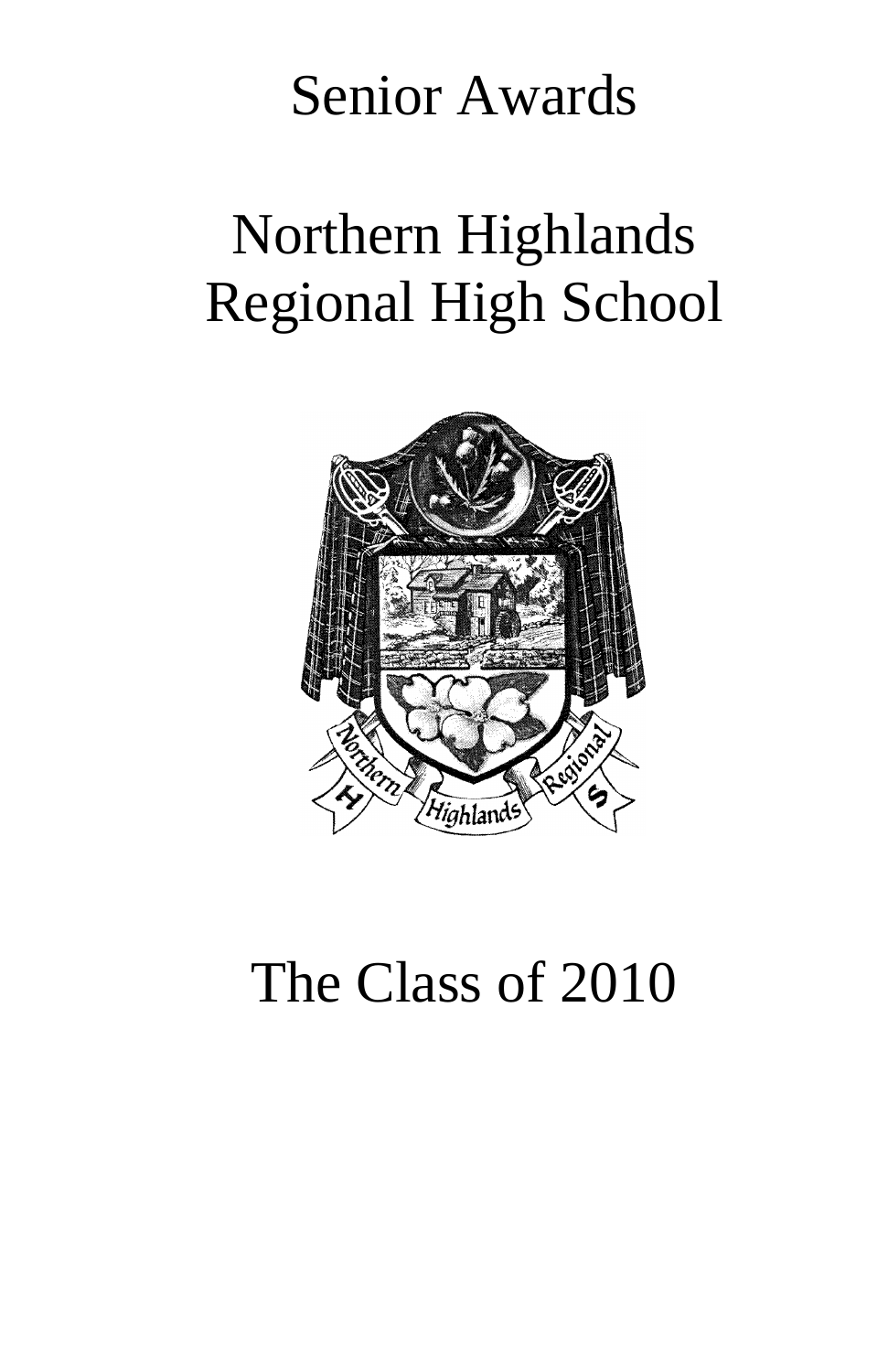# **Class of 2010 – Senior Awards**

| <b>Valedictorian</b>                                          | Michael Simpson     |
|---------------------------------------------------------------|---------------------|
| <b>Salutatorian</b>                                           | Melanie Green       |
| <b>Northern Highlands Distinguished Service Award</b>         |                     |
| Sarah Pfund                                                   | <b>Thomas Dalo</b>  |
| <b>Principal's Award for Four Years of Perfect Attendance</b> |                     |
| Reena Chojar                                                  | <b>Thomas Lodge</b> |
| Jonathan Jacobs                                               | Zachary Riecker     |
| Eric Hirshfield                                               | Alexandra Solomon   |
|                                                               | Eva Yu              |

# *The following awards were presented at our Senior Awards Ceremony on June 10, 2010*

**National Merit Finalist/Winner** .................................Yadavan Mahendraraj *National Merit Finalists have gone through a rigorous process to achieve this outstanding honor. Juniors named National Merit Semi-finalists earned a selection index score of 222 or higher on the PSAT, providing the opportunity to compete for Finalist standing and Merit Scholarship awards. In February 2010, Semi-finalists who met academic and other requirements set by the National Merit Corporation became Finalists, who, based on their abilities, skills, and accomplishments, competed for National Merit scholarships*.

**Art Award**................................................................................Emily Roberts *Awarded by the Board of Education for excellence in Art.*

**Business Education Award**.........................................Yadavan Mahendraraj *Awarded by the Board of Education for excellence in Business*.

**Lois Farese Marketing Award**.............................................Kaitlyn Dormer *Awarded by the Board of Education for excellence in Marketing.*

**Jane Kedron French Award**..................................................... Anne Crabill *Awarded by the Board of Education for excellence in French.*

**Eleanor Keyser Spanish Award**.........................................Jaclyn Lefkowitz *Awarded by the Board of Education for excellence in Spanish.*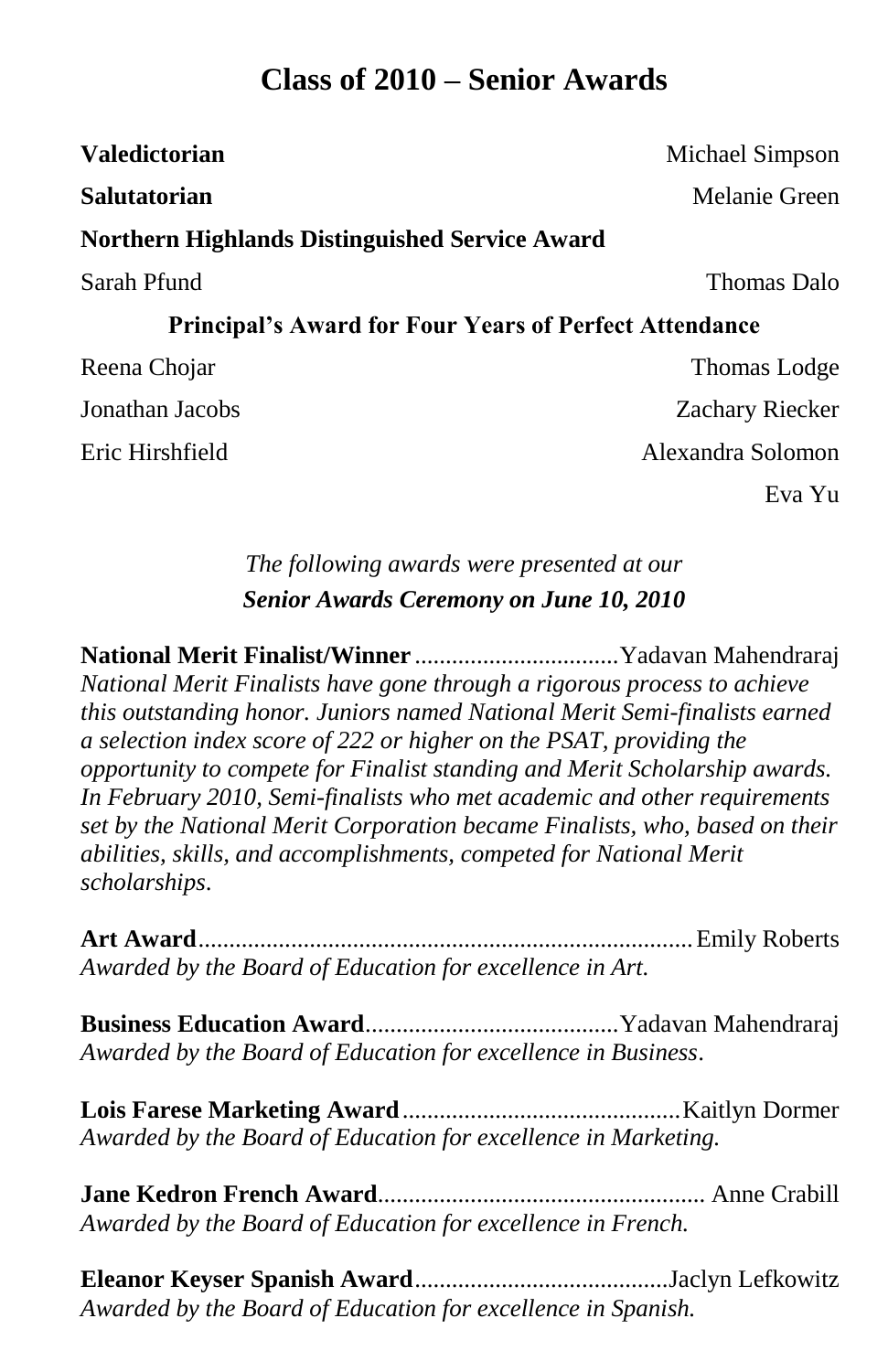**Italian Award** ..................................................................Tierney Benvenuto *Awarded by the Board of Education for excellence in Italian.*

**Latin Award** ........................................................................... Hillary Mulder *Awarded by the Board of Education for excellence in Latin.*

**Science Award** .................................................................... Michael Simpson *Awarded by the Board of Education for excellence in Science.*

**Mathematics Award**........................................................... Michael Simpson *Awarded by the Board of Education for excellence in Mathematics.*

**English Award**...............................................................................Dennis Ma *Awarded by the Board of Education for excellence in English.*

**Robert Hellwig Social Studies Award** ................................Kelsie Corriston *Awarded by the Board of Education for excellence in Social Studies.*

**Health & Physical Education Award** ......................................Lukas Favale *Awarded by the Board of Education for excellence in Health & Physical Education.*

**Fine Arts Award**..................................................................... Sarah Masters *Awarded by the Board of Education for excellence in Fine Arts.*

**Technical Drawing Award** .................................................... Tyler Leskanic *Awarded by the Board of Education for excellence in Technical Drawing.*

**Television Production Award** ............................................ Anthony Pernice *Awarded by the Board of Education for excellence in Television Production.*

**Jean Oberholtzer Drama Award**.......................................Daniel Anderson *Awarded by the Board of Education to a senior for excellence in Drama.*

**Contini Award**.....................................................................Alexa Widawsky ................................................................................................. Eric Hirshfield *Awarded by the Board of Education to a male and female senior who participated in varsity sports each season through the year, demonstrating skill, desire to win, outstanding sportsmanship, exemplary attitude, and team spirit.*

**Family & Consumer Sciences Department Excellence Award**

....................................................................................................Lauren Nasta *Awarded by the Board of Education for excellence in Family and Consumer Sciences.*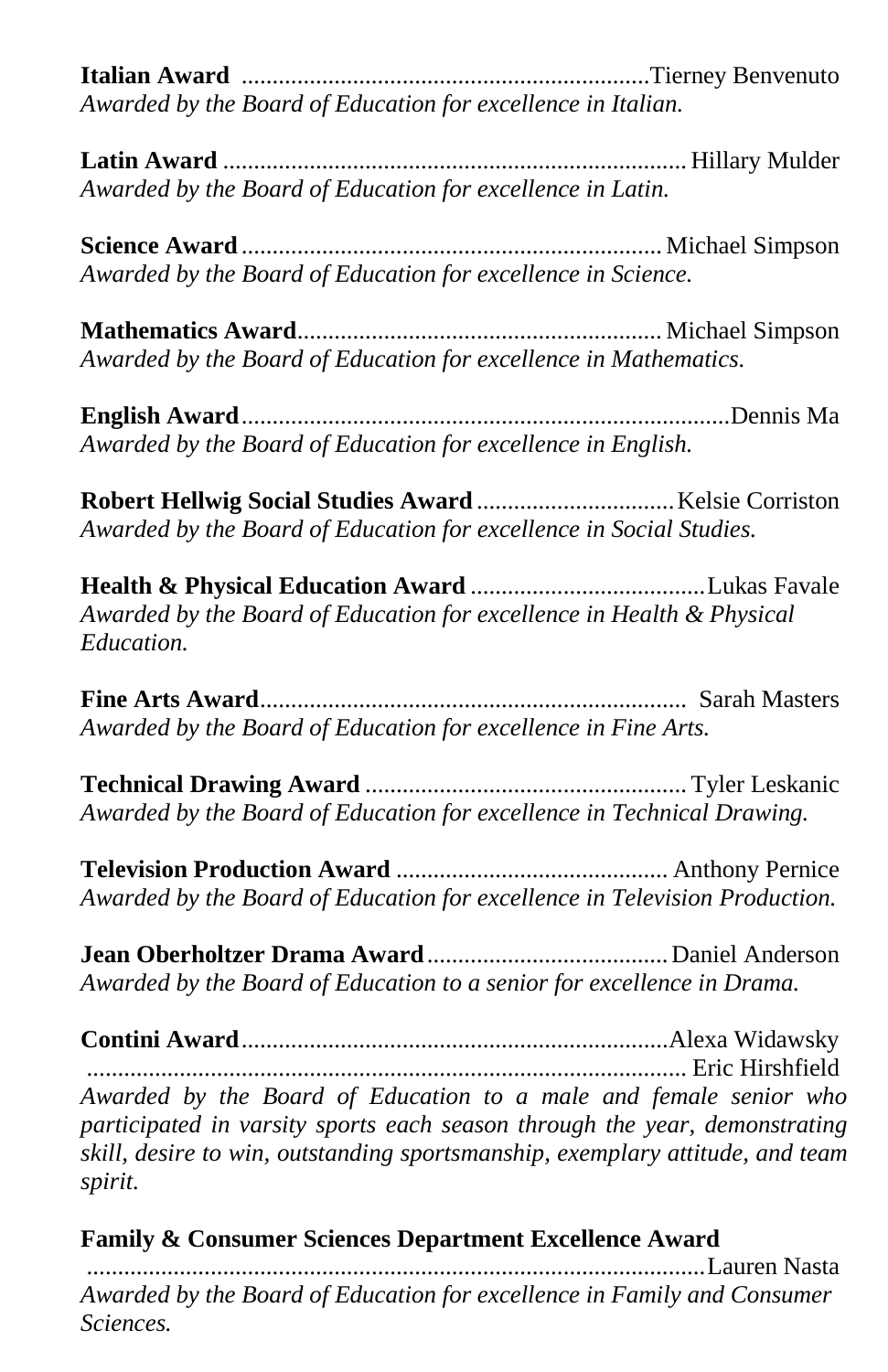**Coaches Award**.................................................................Ainslee Thompson

.................................................................................................. James Langan *Awarded by the Board of Education to a male and female senior who participated in varsity athletics and best demonstrated the values endorsed by the Northern Highlands Coaching Staff: loyalty, commitment, and citizenship.*

**John Philip Sousa Award** ..................................................... Caroline Sonett *Awarded by the Board of Education for outstanding musicianship, citizenship, leadership, and dedication to the instrumental music program.* 

**Sheila Taylor Vocal Music Award**...................................Thomas Amarante *Awarded by the Board of Education for outstanding musicianship, citizenship, leadership, and dedication to the music program.*

**Louis Armstrong Jazz Award**......................................................Amos Han *Awarded by the Board of Education for outstanding Jazz musicianship.*

**Musical Theater Award**.....................................................William McEntee *Awarded by the Board of Education for outstanding contributions to our school's annual musical production.*

**National School Choral Award**..............................................Ryan O'Keefe *Awarded by the Board of Education for outstanding musicianship, participation, dedication, and leadership demonstrated throughout the year by thought, word, and deed.*

**Jean Phillipe Rameau Award for Music Theory** ...............Alexander Onik *Awarded to a senior for outstanding work in Music Theory. (Jean Phillipe Rameau was the first musician to codify and present the principles of Music Theory in book form; therefore, he is considered the "Father of Music Theory.")*

**Journalism Award** ............................................................Michele Corriston *Awarded by the Board of Education for excellence in Journalism.*

| Awarded by the Student Council to a male and female senior who have          |  |
|------------------------------------------------------------------------------|--|
| displayed exemplary service to their school, community, and fellow students. |  |

| Awarded by the Board of Education for craftsmanship in Wood Technology. |  |
|-------------------------------------------------------------------------|--|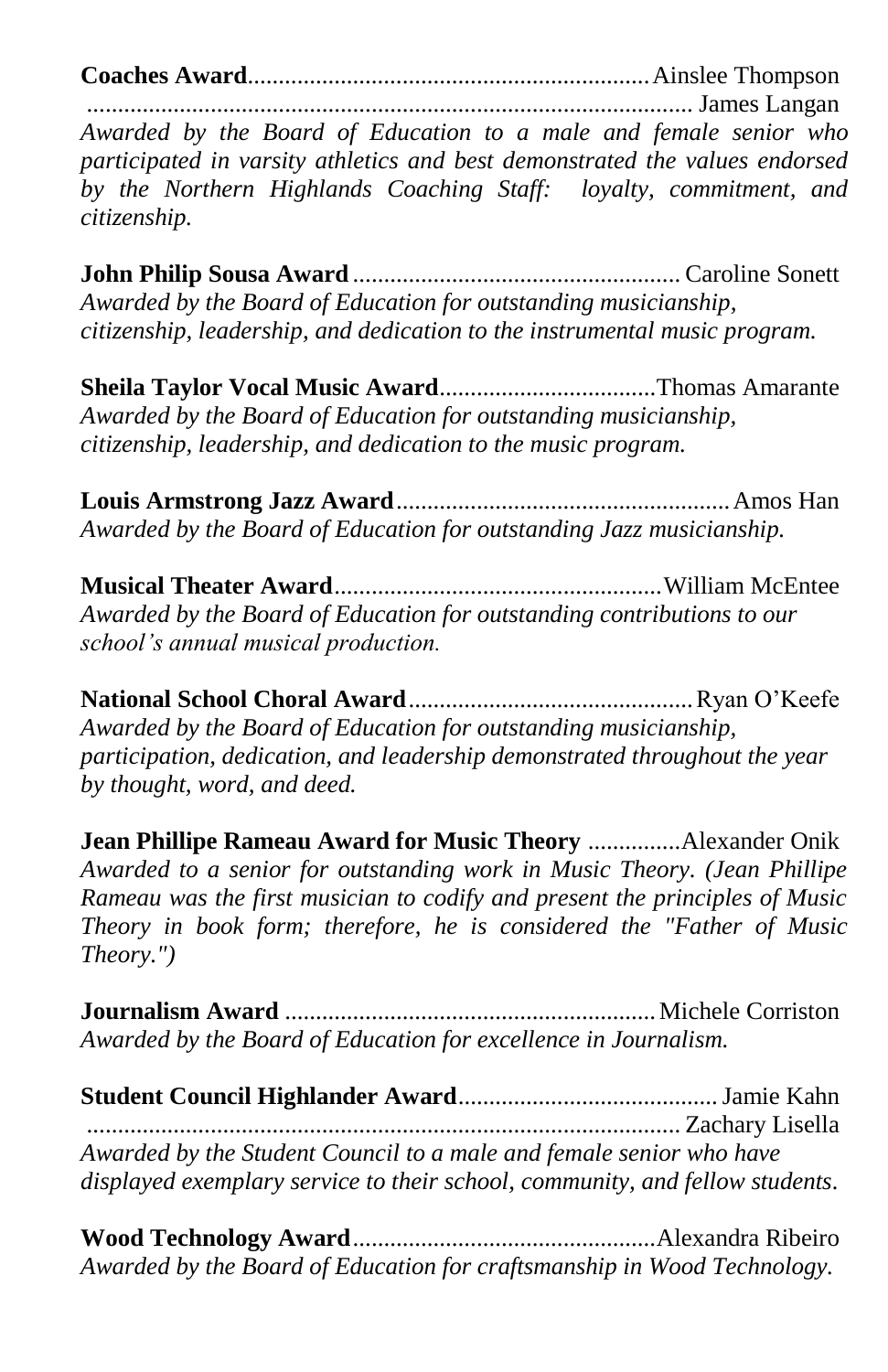# **Northern Highlands Home & School Citizenship Award**

................................................................................................Kaitlyn Dormer ................................................................................................Adam Schwartz *Awarded by the Home & School Association to a male and female senior who best exemplify good citizenship through integrity, devotion to duty, and unselfish service to others.*

# **Music and Performing Arts Association Scholarship**.

............................................................................................... Caroline Sonett .............................................................................................William McEntee *Awarded to two seniors for overall commitment to Music and Performing Arts at Northern Highlands, who plan on continuing their studies in the Music & Performing Arts field.*

**Multicultural Award** .............................................................Brianna Sartori *Awarded by the Board of Education to a senior who, through behavior and actions, is a virtual bridge in the Highlands community, building harmony, creating understanding and otherwise connecting diverse groups and cultures in the school community.*

**Sandy Helfand DECA Award** .............................................. Kristen Heaney *Awarded by the Board of Education to a senior who demonstrates interest in a marketing career and a strong commitment and outstanding success in the DECA program.*

**The Loch & Quay Creative Writing Award** ....................Deborah Gravina .................................................................................................Kathleen Harm *Awarded to senior(s) who have taken Creative Writing and demonstrated a love for writing above and beyond required assignments; that has been published or participated in special programs such as The Governor's School, contributed and/or worked on the magazine. This award is based on creative writing alone.*

# **Principal Award**.

........................................................................................... Alejandra Fonseca *Awarded to a senior who demonstrated exemplary character, integrity, and commitment to both school and community life.*

**Woman's Club of Upper Saddle River Award**.................... Melanie Green *Awarded by the Woman's Club of Upper Saddle River to a senior who demonstrated overall academic excellence.*

**Town Journal Journalism Award** ........................................ Monica Santos *Awarded by the Town Journal for excellence in Journalism.*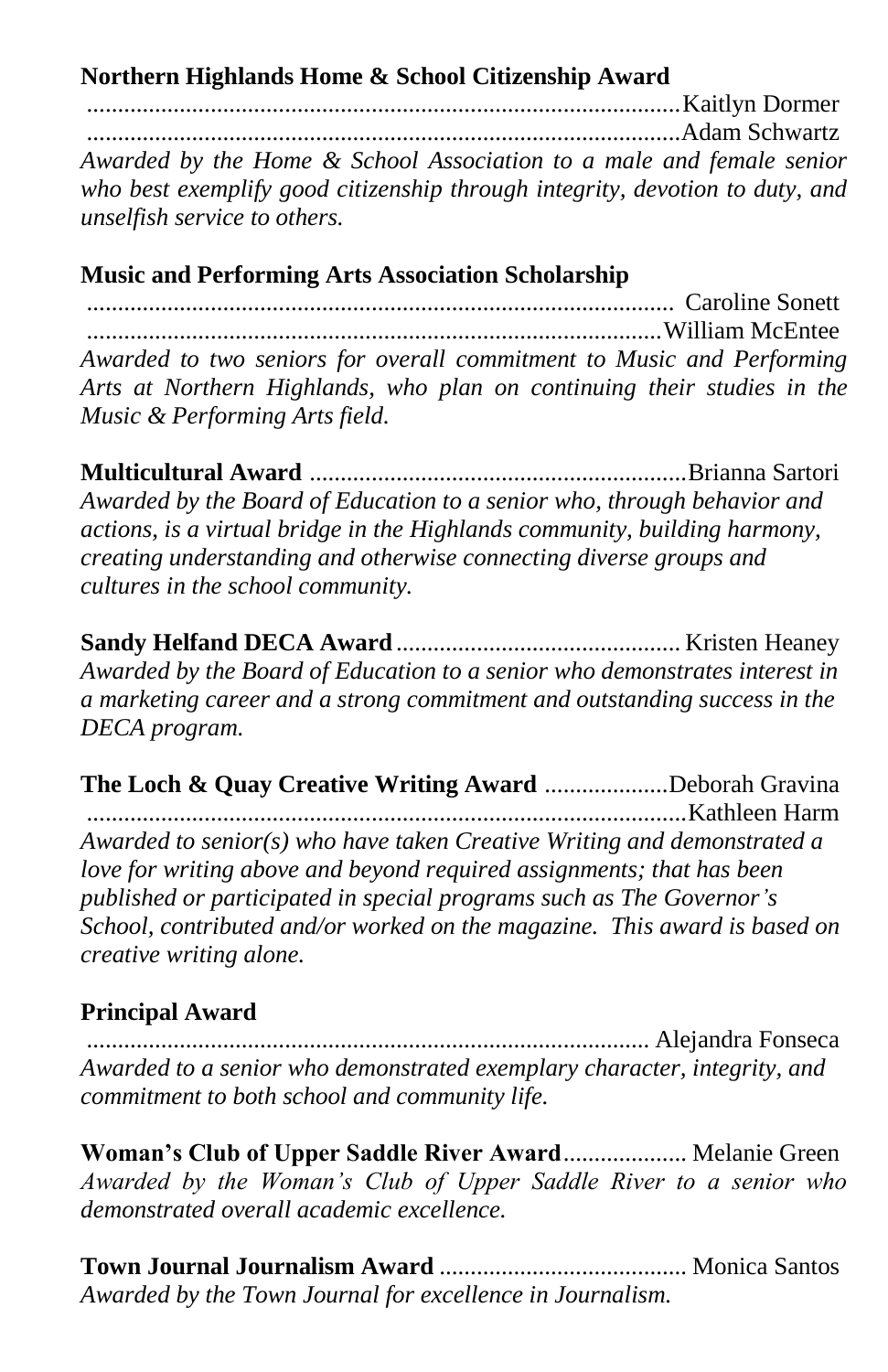# **Gerry Repole Award**..............................................................Michael Coffel

*Awarded by Maria and William Repole in memory of their mother, Gerry, and Michael Repole in memory of his wife, to a senior who has shown dedication, patience, dependability, honesty, and creative abilities in the Performing Arts.*

# **Saddle River Valley Lions Club Awards**

| Awarded by the Saddle River Valley Lions Club for excellence in: |  |
|------------------------------------------------------------------|--|
|                                                                  |  |
|                                                                  |  |
|                                                                  |  |
|                                                                  |  |

**Upper Saddle River Historical Society Award**....................... Anne Crabill *Awarded by the Upper Saddle River Historical Society to a senior for excellence in American History.*

# **Allendale Woman's Club Computer Science Technology Award**

.............................................................................................Danielle Wurtzell *..............................................................................................*Adam Nudelman *Awarded by the Allendale Woman's Club to a male and female senior for excellence in Computer Science Technology.*

**Strasser & Associates, P. C. Legal Award** .............................Jessica Parker *Awarded by William Strasser to a senior whose interests and actions have demonstrated a commitment to civic responsibility, and who wishes to pursue a career in law.*

**Nancy Simpson Art Award** ....................................................Katelyn Kelly *In recognition to a senior with artistic and academic achievements who demonstrates both creativity and uniqueness of expression as an artist.*

| Awarded by Teens for Life in honor of Dennis Rouse, a beloved Social        |  |
|-----------------------------------------------------------------------------|--|
| Studies Teacher at Northern Highlands, to a male and female senior who      |  |
| have demonstrated, through word and deed, exceptional character, integrity, |  |
| a love for life, and consideration for others.                              |  |

**Patricia Riccobene Memorial Scholarship**...............................Tara Corbett *Established in memory of school librarian, Patricia Riccobene, to a senior who plans to pursue a career in education.*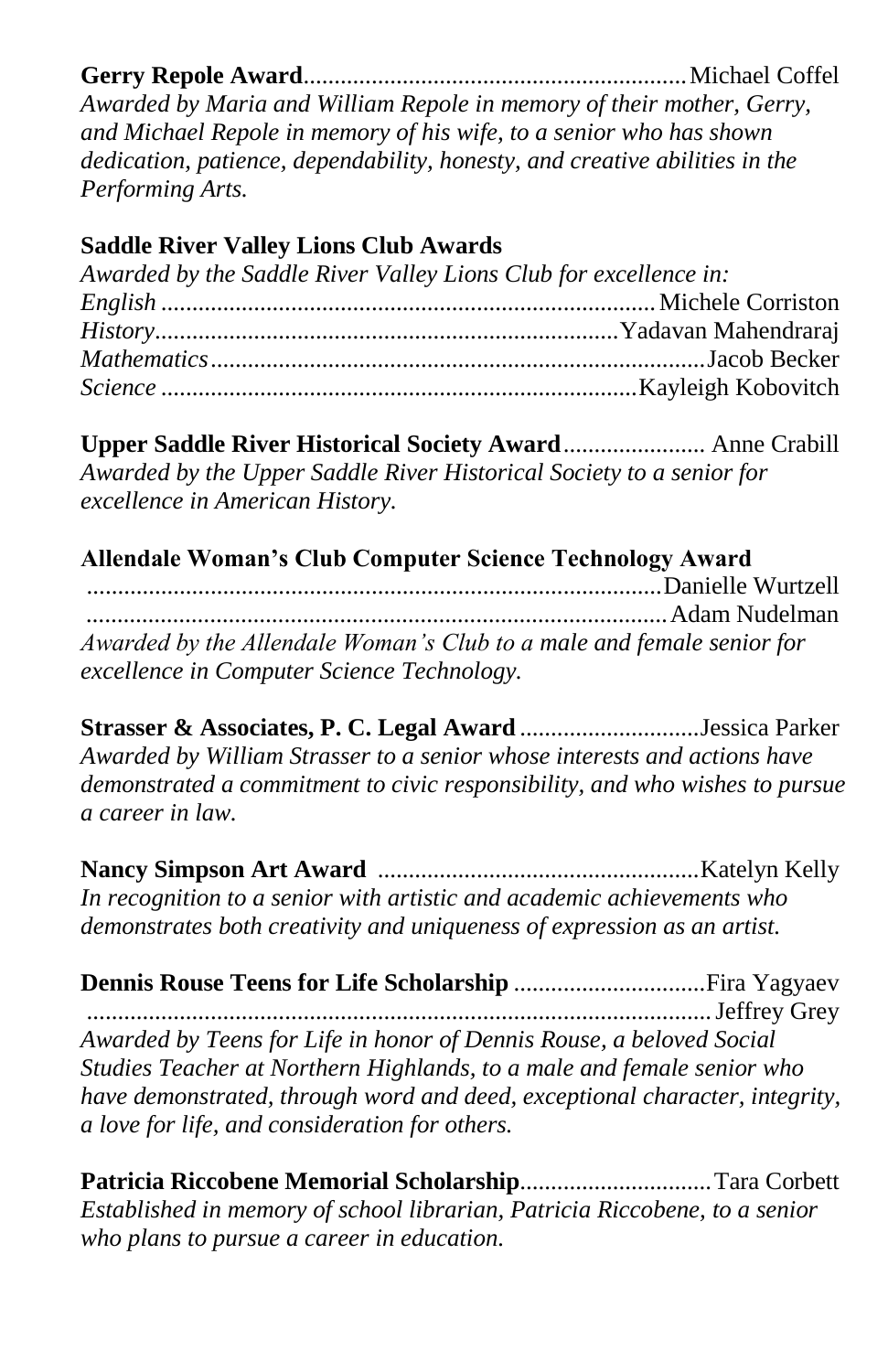**Dick Meighan Memorial Scholarship** ............................Kathleen Mahoney

......................................................................................... Alexander Sonageri *In memory of Dick Meighan, an Upper Saddle River resident, this community service scholarship is offered to a graduating senior from Upper Saddle River, Allendale, Ho-Ho-Kus or Saddle River who will attend an accredited two or four year college. This scholarship will be awarded to a student(s) in good academic standing who has gone the "extra mile" helping others.*

### **Community Parent/Teacher Awards**

*Each of our four Parent/Teacher Organizations sponsors an award for one of their past students who has demonstrated, through word and deed, commitment to both school and community*

### **The Northern Highlands Education Association Scholarship**

................................................................................................. Monica Santos *Awarded annually to deserving senior who by their effort, enthusiasm, motivation, and passion for learning, make the process of education rewarding and meaningful. All candidates were nominated by a Northern Highlands Education Association member and required to submit an essay on how an educator has influenced their overall love of learning and educational experience.*

**The Lacey Benvenuto Award**.....................................................Jamie Kahn *Awarded to a senior who exemplifies Lacey's characteristic zest for life and shares that enthusiasm with classmates, teachers, friends, teammates, family and the community. Through well-rounded involvement in a variety of activities ranging from sports to clubs and civic organizations, the recipient is an individual who lovingly shares his or her time and talents with others, radiating the warmth, caring, exuberance and enthusiasm that Lacey gave so selflessly.*

**Upper Saddle River P.B.A. Scholarship** .............................Adam Schwartz ......................................................................................... Alexander Sonageri *The Upper Saddle River Policemen's Benevolent Association is pleased and proud to offer this scholarship to two Northern Highlands seniors who are committed to academics, as well as service to make their school and community a better place.*

**Appointment to West Point Academy**......................................Cody Kester *Awarded by the West Point Military Academy to a senior who will be attending West Point.*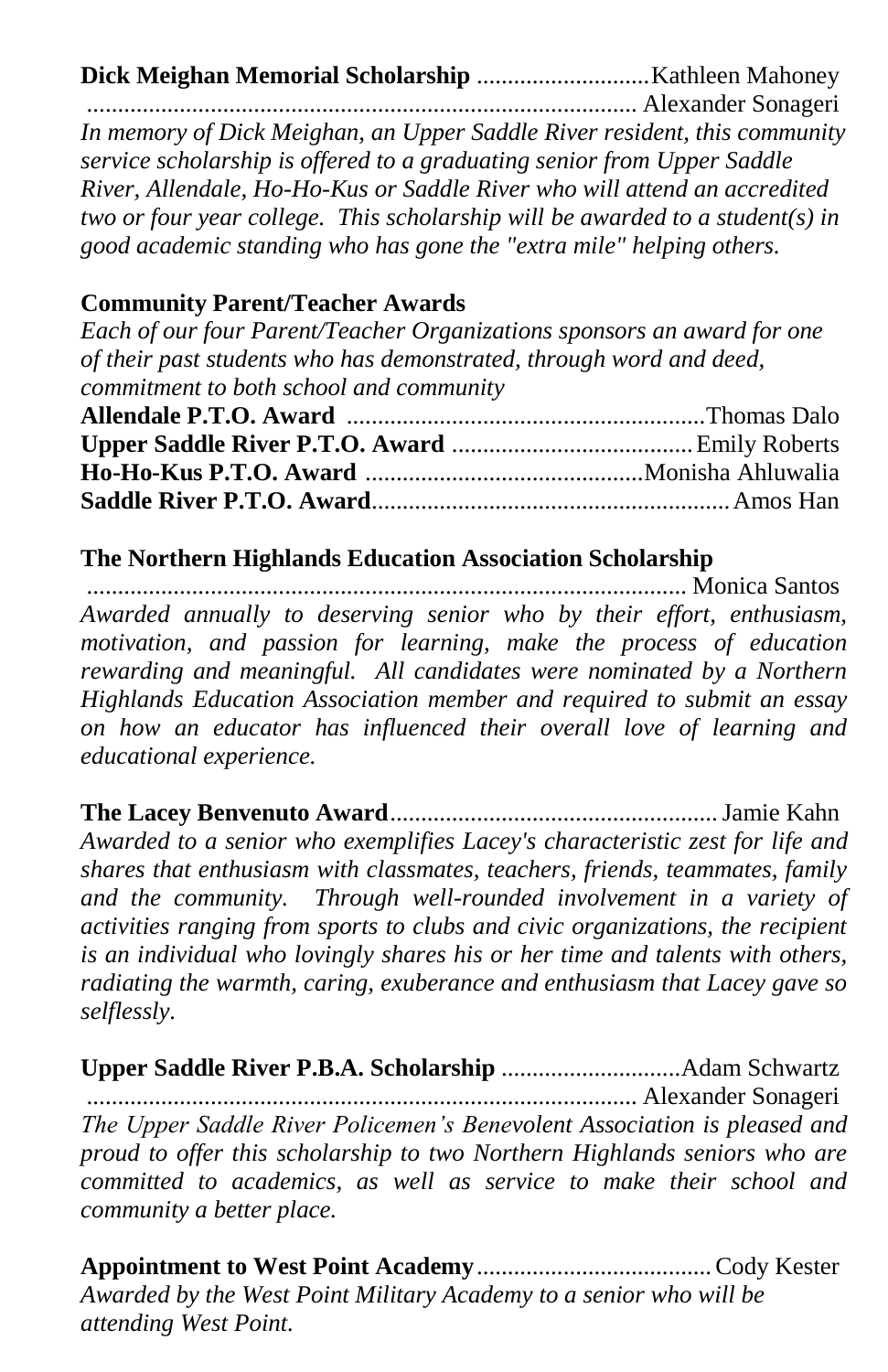**Lillian and Stiles Thomas Scholarship**.................................. Sarah Masters *Awarded by the Fyke Nature Association to a senior who is pursuing a college degree in the environmental sciences and who has shown a commitment to community service, especially in recycling or related efforts, environmental projects, or other related endeavors. The student should have maintained an A-B average. In addition to academic qualifications, candidates had to submit an essay presenting their ideas on how to improve the environment.*

**U.S. Marine Corps Scholastic Excellence Award**........... Marina Naydenov ................................................................................................. Thomas Lodge *Awarded by the U.S. Marine Corps to a male and female senior for displaying courage and demonstrating a commitment to their studies by maintaining a minimum of 3.5 G.P.A. These students have honored their school by their spirited attendance and participation in school activities.* 

**U.S. Marine Semper Fidelis Music Award** .................................Ethan Piltz *Awarded by the U.S. Marine Corps to a high school musician who embodies the virtues admired by the Marine Corps. The honored musician displays leadership, endurance, enthusiasm, dependability, loyalty, and a commitment to the music program. To help schools recognize the achievements and sacrifices student musicians make, the Marine Corps provides this "Semper Fidelis Music Award."* 

# **Valley Health System Stringer/Featherstone Nursing Scholarship**

..................................................................................................Nina Shulgach *Awarded to a senior who has demonstrated an academic promise to succeed in nursing, good citizenship, and has participated in community and school activities.*

**New Jersey Scholar Athlete Award**..............................Kayleigh Kobovitch ..........................................................................................................John Hite

*Awarded by the New Jersey State Interscholastic Athletic Association to a male and female senior who have earned a minimum of two varsity letters, ranked academically in the top 10% of their class and provided service within the school and community.*

**Distinguished Athlete Award** ............................................... Patrick Erstling *Awarded by the U.S. Marine Corps to a senior for displaying courage, poise, self-confidence, and leadership as a high school athlete.*

**New Jersey Outstanding Scholar Athlete Award**................ Thomas Lodge *Awarded by the New Jersey State Interscholastic Athletic Association to a senior athlete based on academic achievement along with school and community citizenship.*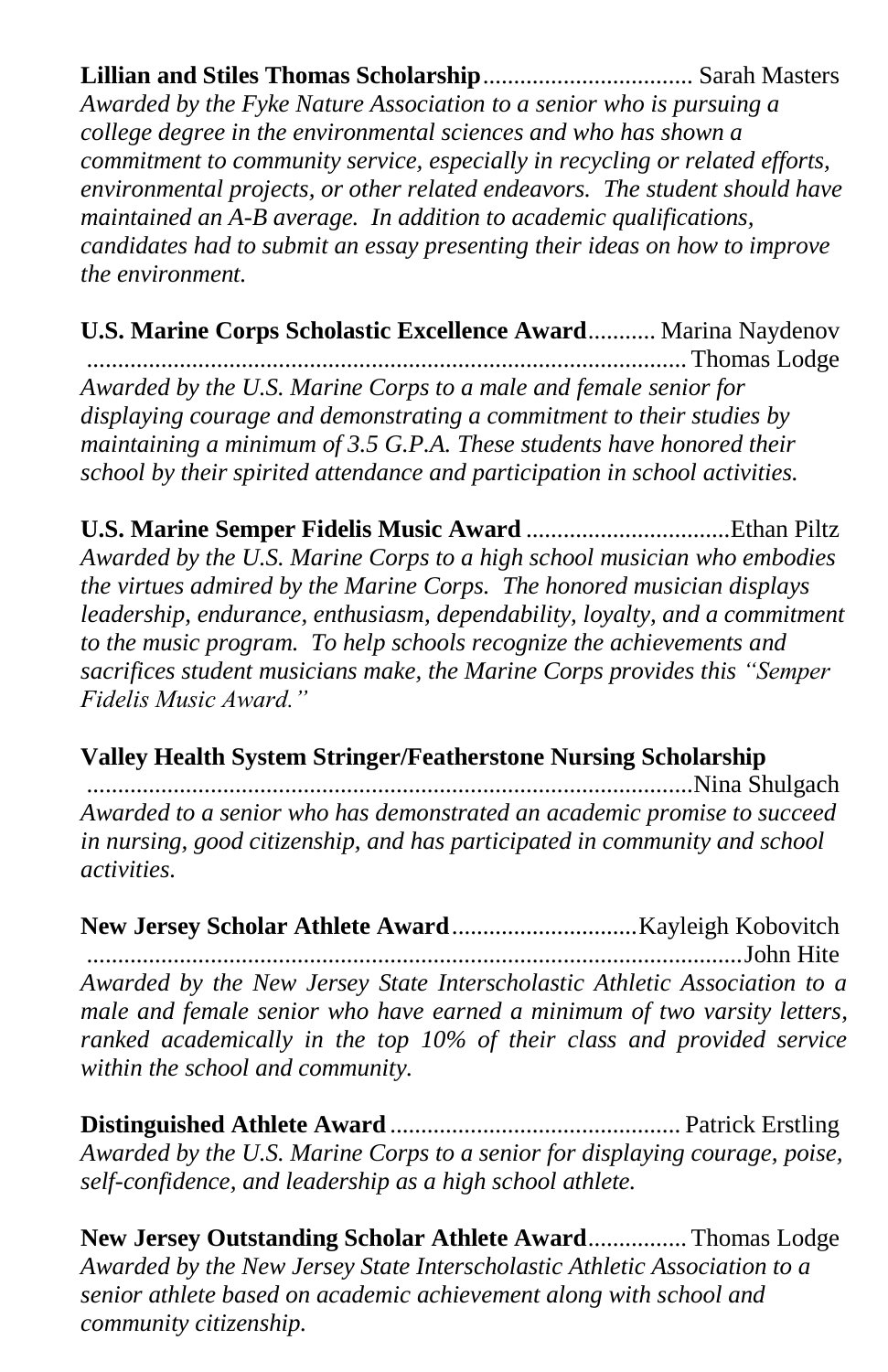**Bergen County Coaches Outstanding Athlete Award** ......... Daniel Rehain *Awarded by the Bergen County Coaches Association to a male senior athlete who best represents the many qualities that Northern Highlands athletes should possess.*

**Bergen County Coaches 10 Sport Season Award**.......James Kopfensteiner ..................................................................................................Alex Tamirian *Awarded by the Bergen County Coaches Association to senior athletes who had participated in at least ten sport seasons over four years and had demonstrated excellence both on and off the field.*

**Bergen County Women Coaches Association Award**......... Hannah Mayer *Awarded by the Bergen County Women Coaches Association to a female senior athlete who best represents the many qualities that Northern Highlands athletes should possess.*

**U.S. Army Reserve National Scholar Athlete Award** ........Kaitlyn Dormer ...............................................................................................Brandon Bovino *Awarded by the U.S. Army Reserve to a male and female senior who have demonstrated excellence in the classroom and on the athletic field.* 

**Edward N. Fitzpatrick Award**.............................................. Amanda Blake ..............................................................................................Joseph Gandolfo *Awarded in memory of Edward Fitzpatrick, to a male and female senior who have demonstrated the characteristics of selflessness, generosity of spirit, and dedication to the "success of the team" while participating in athletics at Northern Highlands.*

| Awarded to two seniors for their outstanding athletic and academic |  |
|--------------------------------------------------------------------|--|
| achievement by our athletic league, the N.B.I.A.L.                 |  |

**New Jersey State Interscholastic Athletic Association National Women In Sports Award**.....................................................................Justine Schnell *Awarded by the N.J. State Interscholastic Athletic Association to an outstanding female student athlete in recognition of National Women in Sports Day.*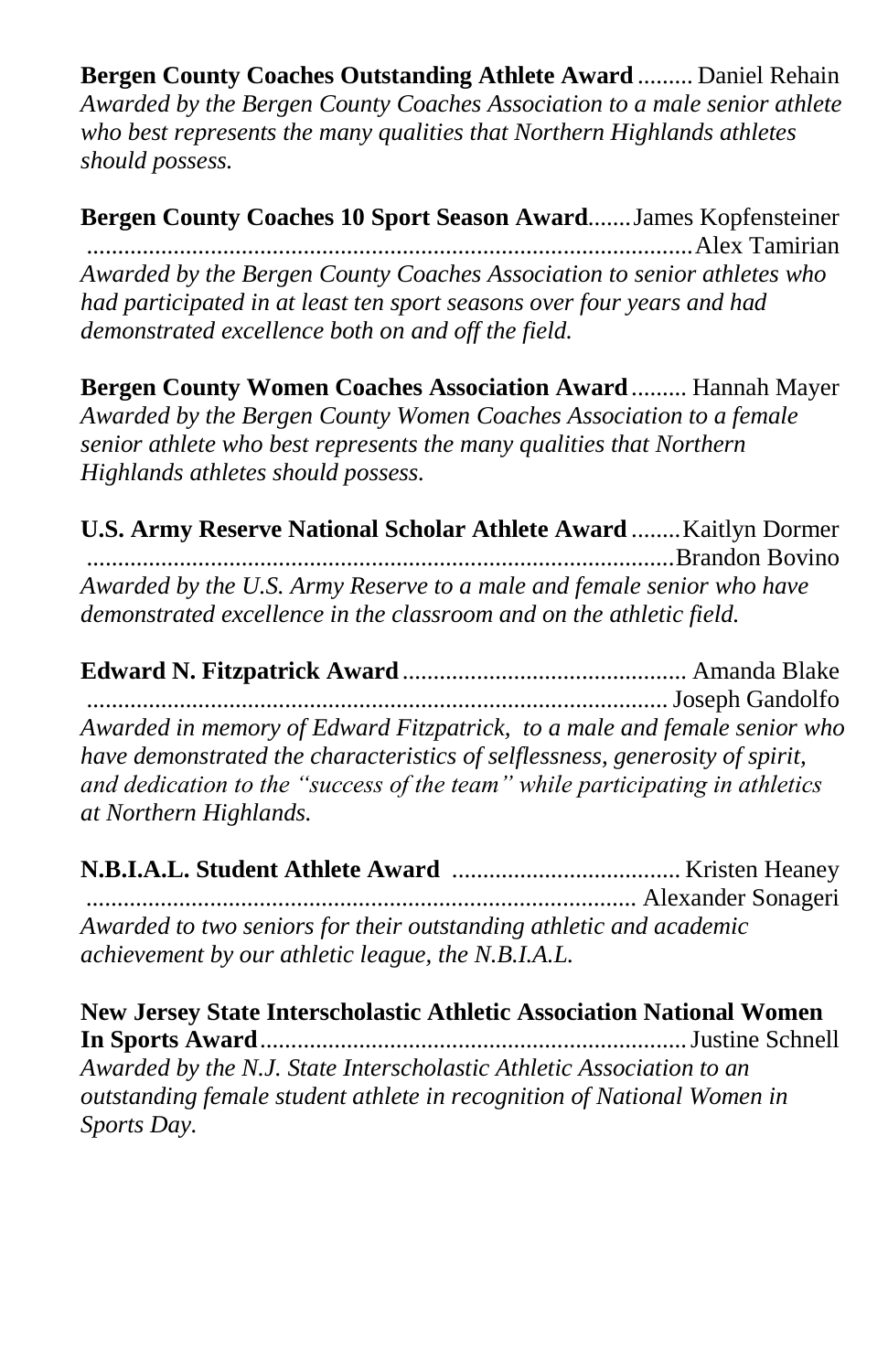# **Herb Cohen Sports Association Scholastic Achievement Award**

Samantha Callahan.................................................................Kelsie Corriston Connor Brightly ........................................................................Zachary Lloyd *Awarded by the Sports Association to male and female seniors who have lettered twice in their high school career, at least once as a senior, attained a 3.0 average over their high school career, and committed to attend an accredited two or four year college. The recipients must have displayed, both on and off the field, a positive attitude, leadership ability, served as a role model, and submitted an essay on a topic selected by the Sports Association.*

**A John Uhlmann Scholarship Award** .....................................Tara Corbett ................................................................................................Matiss Batarags *Awarded by A. John Uhlmann III Memorial Foundation to a male and female senior athlete in recognition of outstanding athletic achievement and understanding of the importance of good sportsmanship.*

**The Americans Soccer Club Scholarship** ............................ Melanie Green *......................................................................................................*Jared Smith *Awarded to a male and female senior residing in the towns of Allendale, Upper Saddle River, Ho-Ho-Kus, and Saddle River who have played soccer and displayed commitment and sportsmanship to the game of soccer at Northern Highlands.*

**Eduardo Pena Memorial Scholarship** ......................Alexandra Hubelbank .....................................................................................................Jacob Miller *Awarded to a male and female soccer player who resides in Allendale, Upper Saddle River, Ho-Ho-Kus or Saddle River who has played soccer at least one year at the Varsity level. Applicant must submit an essay explaining their deep appreciation for family as well as the importance of soccer in their lives.* 

**NJEA/News 12 New Jersey Scholar Athlete Award** ........... Hillary Mulder *Awarded to honor students who are at the top of their class academically and also excel on the court or field. Thirty student athletes are selected statewide during the school year and highlighted during the News 12 New Jersey Newscast.*